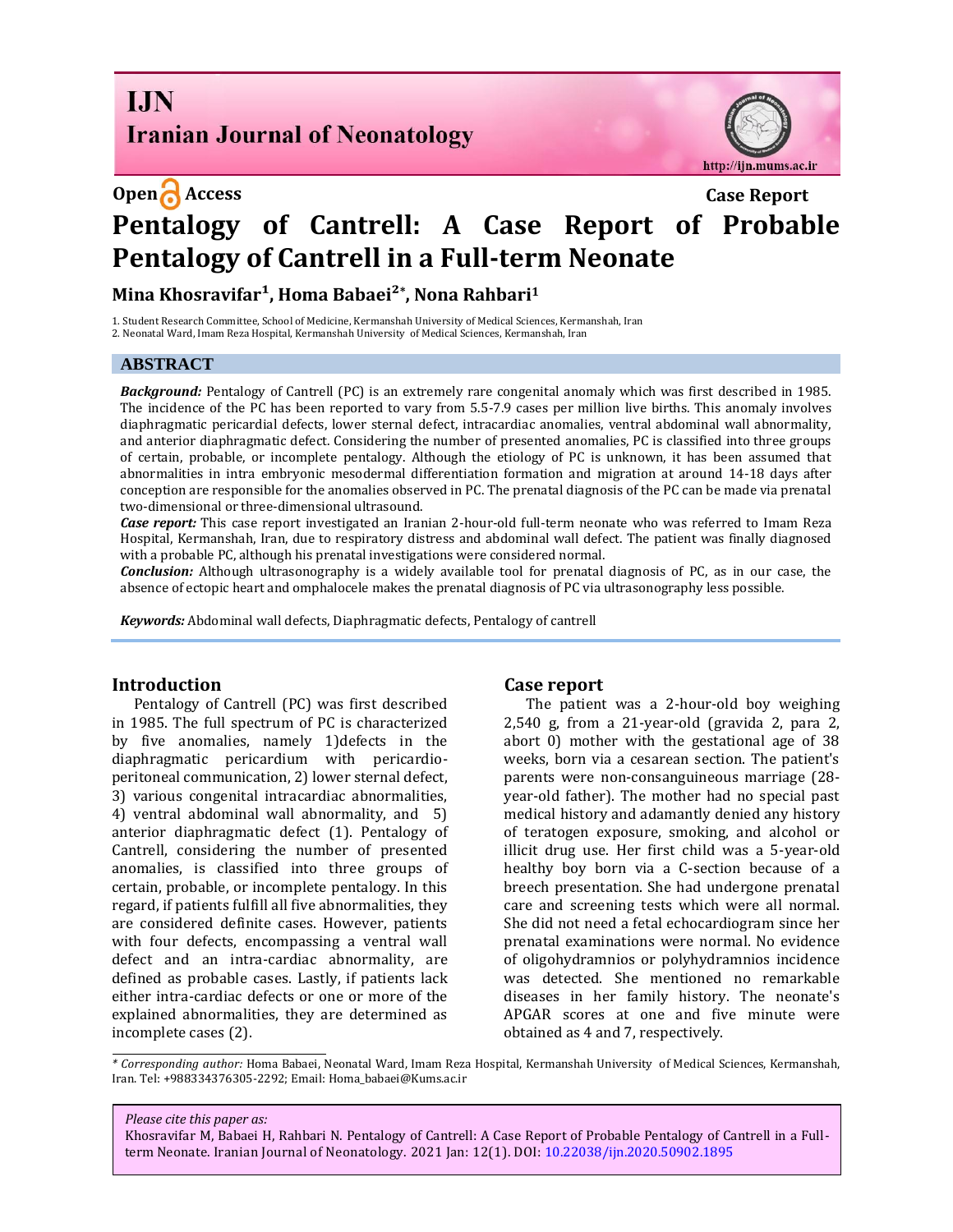The patient was referred to the neonatal intensive care unit because of respiratory distress and a suspicious abdominal wall defect. The examination revealed a full-term neonate with no obvious facial or skeletal dysmorphism and a supraumbilical 4×4 cm wall defect covered by intact skin (Figure 1). The examination of the heart and lungs revealed a III/VI degree systolic murmur and absence of the respiratory sounds on the right side lung. The subject's neurologic reflexes, including moro, grasp, and sucking reflexes, were reduced. The genitalia was in normal status and the anus was not imperforated and located in a normal anatomic region .

Chest radiographs showed a large opacity on the right side indicating a diaphragmatic hernia (Figure 2). Therefore, a computerized tomography scan was recommended for further evaluation of the chest, which was not possible due to the neonate's unstable status. The ultrasonography of the chest revealed the presence of the liver on the right side. Regardless of the upper section of the right hemithorax, the lung tissue was not detected. The heart was shifted to the left side. The diaphragmatic tissue was not completely discernible and defects were found in the anterior and mediastinal part. In the abdominal ultrasonography, moderate and mild hydronephrosis were found respectively in the right and left kidneys.



**Figure 1**. Photograph of the patient showing the supraumbilical defect



**Figure 2.** Chest radiograph showing a large opacity in the right side indicating a diaphragmatic hernia

The result of the cranial ultrasonography was normal. The findings of the echocardiography were as follows: a pericardial diaphragmatic defect, dilated right and left atrium, large perimembranous ventricular septal defect (VSD), large atrial septal defect (ASD), thin and atretic pulmonary artery (PA) with no outgoing blood flow, patent ductus arteriosus (PDA), dilated and large aortic artery, severe tricuspid valve regurgitation, and pulmonary hypertension.

The subject received antibiotics and milrinone for better cardiac output and was under mechanical ventilation. Due to his unstable condition, no operative procedures were conducted. The patient passed away on the third day of life as a result of a cardiopulmonary arrest. The patient's parents did not allow for an autopsy.

#### **Discussion**

Pentalogy of Cantrell is a rare congenital anomaly that was first described in 1985. The incidence of the PC varies from 5.5-7.9 per million live births (1-4). A history of the disease in the siblings have been reported in some cases with the provision of evidence for a familial inheritance (3, 4). According to Toyama, PC is classified into three classes, namely class I: presentation of all five defects, class II: presentation of four defects, including a ventral wall defect and an intracardiac abnormality, and class III: various combinations of the anomalies in the presence of sternal defect (2). In this study, the researchers presented a case of class II PC in a full-term neonate showing four of the anomalies, involving diaphragmatic pericardial defects, manifold intracardiac anomalies, ventral abdominal wall defect, and anterior diaphragmatic defect.

Cantrell described the common cardiac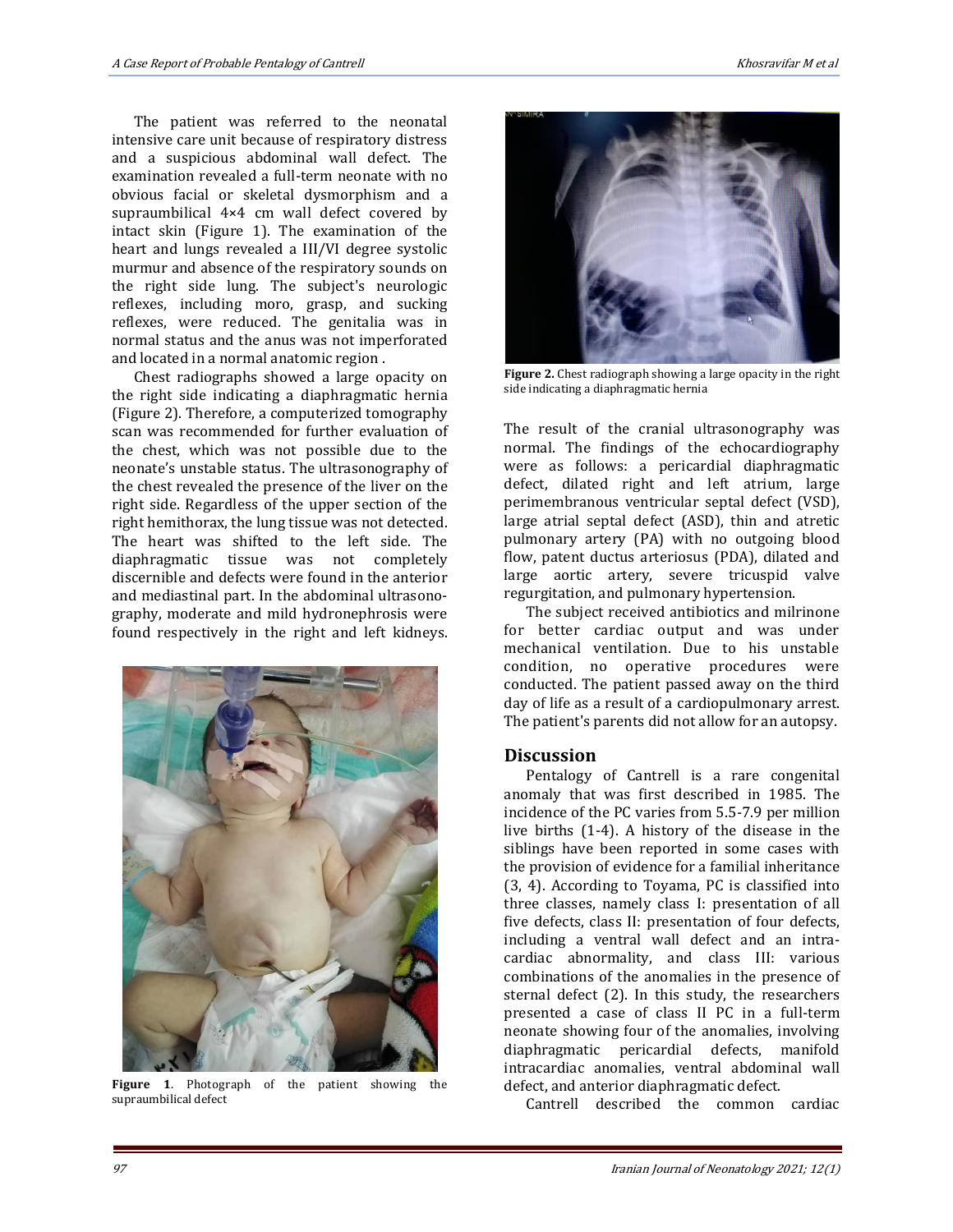anomalies from the lowest to highest prevalence as tetralogy of Fallot, left ventricular diverticulum, pulmonary atresia or stenosis, ASD, and VSD, respectively (1). Even though VSD is the most common cardiac anomaly in PC, it has been declared that this anomaly is not universally present .

Although the etiology of PC is unknown, it has been assumed that abnormalities in intraembryonic mesoderm differentiation formation and migration at around 14-18 days after conception account for the anomalies observed in PC (5). Despite the fact that most cases are observed sporadically, pieces of evidence of familial inheritance are available (6, 7). In our patient, neither a positive family history nor consanguineous marriage was present.

There has been an association between PC and chromosomal abnormalities, such as Turner syndrome, trisomy 18, and trisomy 21. Since the Wnt/β-Catenin pathway accounts for the migration of mesenchymal cells to the midline, the relationship between Goltz-Gorlin syndrome and PC can be attributed to the X-linked Drosophila porcupine homolog mutation, the gene that takes part in Wnt ligand acetylation (8-10). Additionally, the duplication of aldehyde dehydrogenase 1 family member A2 gene involved in vitamin A metabolism, which plays a critical role in diaphragm and heart development is identified in patients with PC. Some other associations, such as cystic hygroma, bilateral inguinal hernias, amniotic band syndrome, and exencephaly, have also been detected in patients with PC (5, 6).

The prenatal diagnosis of the PC can be made via prenatal two-dimensional or three-dimensional ultrasound (11, 12). The earliest time points for the prenatal PC diagnosis are reported to be the 9th and 11th gestational weeks (13, 14). However, in our case, all the prenatal ultrasounds were reported as normal. It is noteworthy the accurate diagnosis is highly dependent on the sonographer's expertise. Nevertheless, in this case, the absence of ectopic heart and omphalocele made the diagnosis of PC less possible in sonography. On the other hand, Gallot et al. reported the 54% sonographic prenatal detection rate of congenital diaphragmatic hernia (15). The prognosis and survival of these patients are very poor with a survival rate of hours rather than days and years (16, 17).

# **Conclusion**

Although ultrasonography is a widely available tool for prenatal diagnosis of PC, as in our case, the absence of ectopic heart and omphalocele makes the prenatal diagnosis of PC via ultrasonography less possible.

# **Acknowledgments**

The authors would like to extend their gratitude to Clinical Research Development Center of Imam Reza Hospital, Kermanshah, Iran.

# **Conflicts of interest**

The authors declare that there is no conflict of interest.

## **References**

- 1. Cantrell JR, Haller JA, Ravitch M. A syndrome of congenital defects involving the abdominal wall, sternum, diaphragm, pericardium, and heart. Surg Gynecol Obstet. 1958; 107(5):602-14.
- 2. Toyama WM. Combined congenital defects of the anterior abdominal wall, sternum, diaphragm, pericardium, and heart: a case report and review of the syndrome. Pediatrics. 1972; 50(5):778-92.
- 3. Cullinan J, Nyberg D. Fetal abdominal wall defects. Diagn Ultrasound. 1998; 2:1167-9.
- 4. Cyr D, Mack L, Schoenecker S, Patten R, Shepard T, Shuman W, et al. Bowel migration in the normal fetus: US detection. Radiology. 1986; 161(1):119-21.
- 5. Morales JM, Patel SG, Duff JA, Villareal RL, Simpson JW. Ectopia cordis and other midline defects. Ann Thorac Surgery. 2000; 70(1):111-4.
- 6. Martin RA, Cunniff C, Erickson L, Jones KL. Pentalogy of Cantrell and ectopia cordis, a familial developmental field complex. Am J Med Genet. 1992; 42(6):839-41.
- 7. Assaqqat MA, Al-Fayyadh MI, Bulbul ZR. Exteriorisation of the heart in two siblings. Cardiol Young. 2003; 13(1):98-100.
- 8. Chandran S, Ari D. Pentalogy of cantrell: an extremely rare congenital anomaly. J Clin Neonatol. 2013; 2(2):95-7.
- 9. Smigiel R, Jakubiak A, Lombardi MP, Jaworski W, Slezak R, Patkowski D, et al. Co‐occurrence of severe Goltz–Gorlin syndrome and pentalogy of cantrell– case report and review of the literature. Am J Med Genet A. 2011; 155(5):1102-5.
- 10. Snowball J, Ambalavanan M, Cornett B, Lang R, Whitsett J, Sinner D. Mesenchymal Wnt signaling promotes formation of sternum and thoracic body wall. Dev Biol. 2015; 401(2):264-75.
- 11. Srinivas MN, Amogh VN, Gautam MS, Prathyusha IS, Vikram N, Retnam MK, et al. A prospective study to evaluate the reliability of thyroid imaging reporting and data system in differentiation between benign and malignant thyroid lesions. J Clin Imaging Sci. 2016; 6:5.
- 12. Bonilla-Musoles F, Machado LE, Bailao LA, Osborne NG, Raga F. Abdominal wall defects: twoversus threedi-mensional ultrasonographic diagnosis. J Ultrasound Med. 2001; 20(4):379-89.
- 13. Bick D, Markowitz RI, Horwich A. Trisomy 18 associated with ectopia cordis and occipital